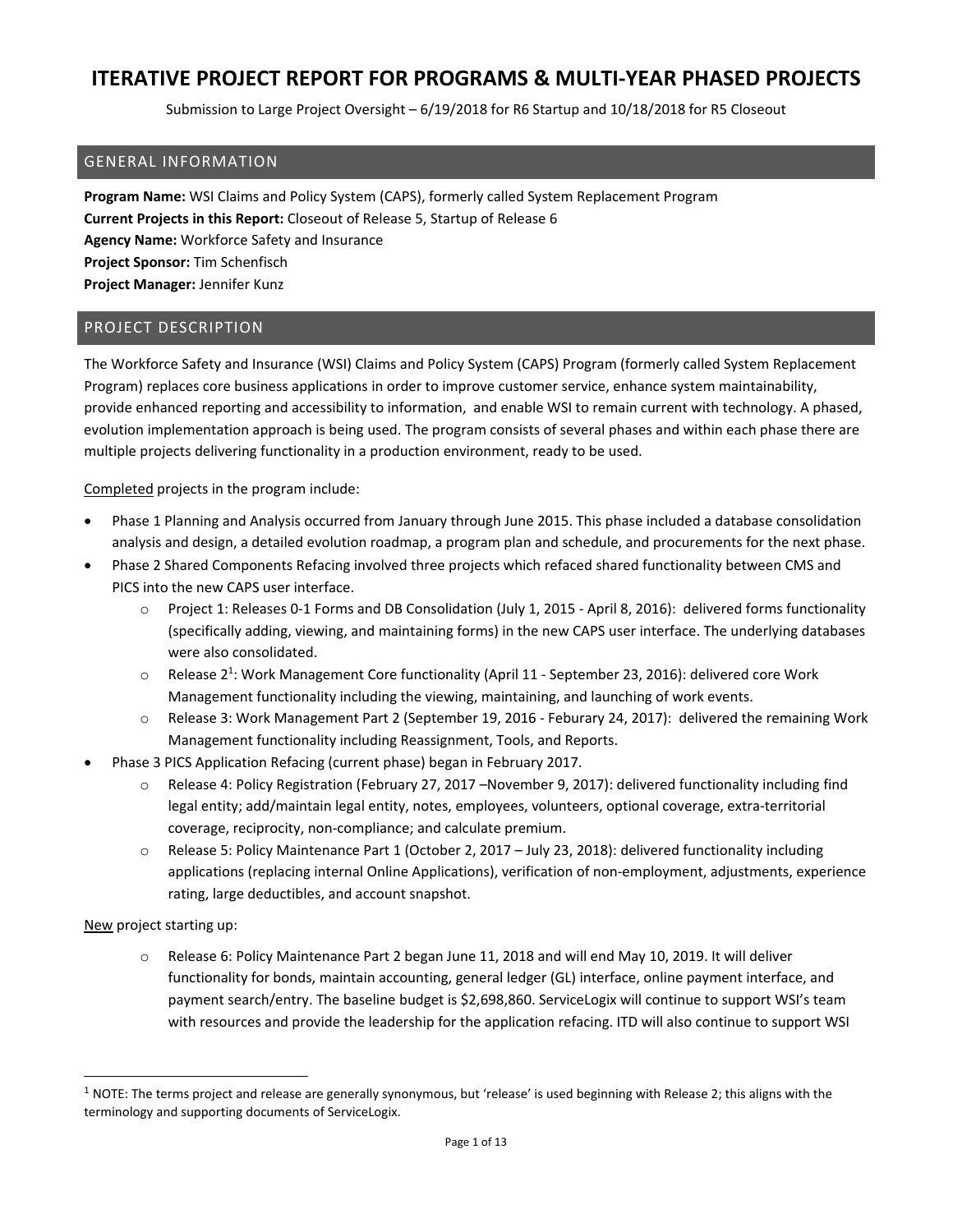Submission to Large Project Oversight – 6/19/2018 for R6 Startup and 10/18/2018 for R5 Closeout

with resources for project management, database administration, security testing, and architecture/network support.

Future efforts in the program include:

- Phase 3 Release 7 (Policy Maintenance Part 3), Release 8 (Payroll Reporting), and Release 9 (Policy Stabilization). The start and end dates for these releases are not yet baselined.
- Phase 4 CMS Application Refacing will include Releases 10‐20. The start and end dates for these releases are not yet baselined.
- Phase 5 Implementation Transition and Closeout. This phase will be approximately six months and include transition from contracted resources and closeout of the program.

### **Background**

From January 2008 through December 2012, extensive efforts were made by WSI to replace the current claims and policy computer systems with a purchased solution from a software vendor. The software vendor contract expired the end of December 2012 and a decision was made not to extend the contract, effectively terminating the course of the initiative prior to successful implementation. Efforts then continued with planning the strategy and determining the best alternative for continuing in order to achieve the original objectives along with any new objectives. From February 2013 through June 2015, WSI completed six steps at the direction of the ESC in preparation of any procurement related to replacing the current claims and policy systems. The ESC approved moving forward with an "evolutionary approach" for WSI's core system replacement/upgrade, the CAPS Program.

## BUSINESS NEEDS AND PROBLEMS

The specific primary business needs to be met (with measurements detailed in the next section) through the program are as follows:

- Provide current industry web-based technology for core business systems supporting Injury Services and Employer Services and replace existing client‐server based systems
- Provide a system with enhanced reporting and accessibility to information

As described in the project charter, this program also aligns exceptionally well with WSI's organizational purpose and mission.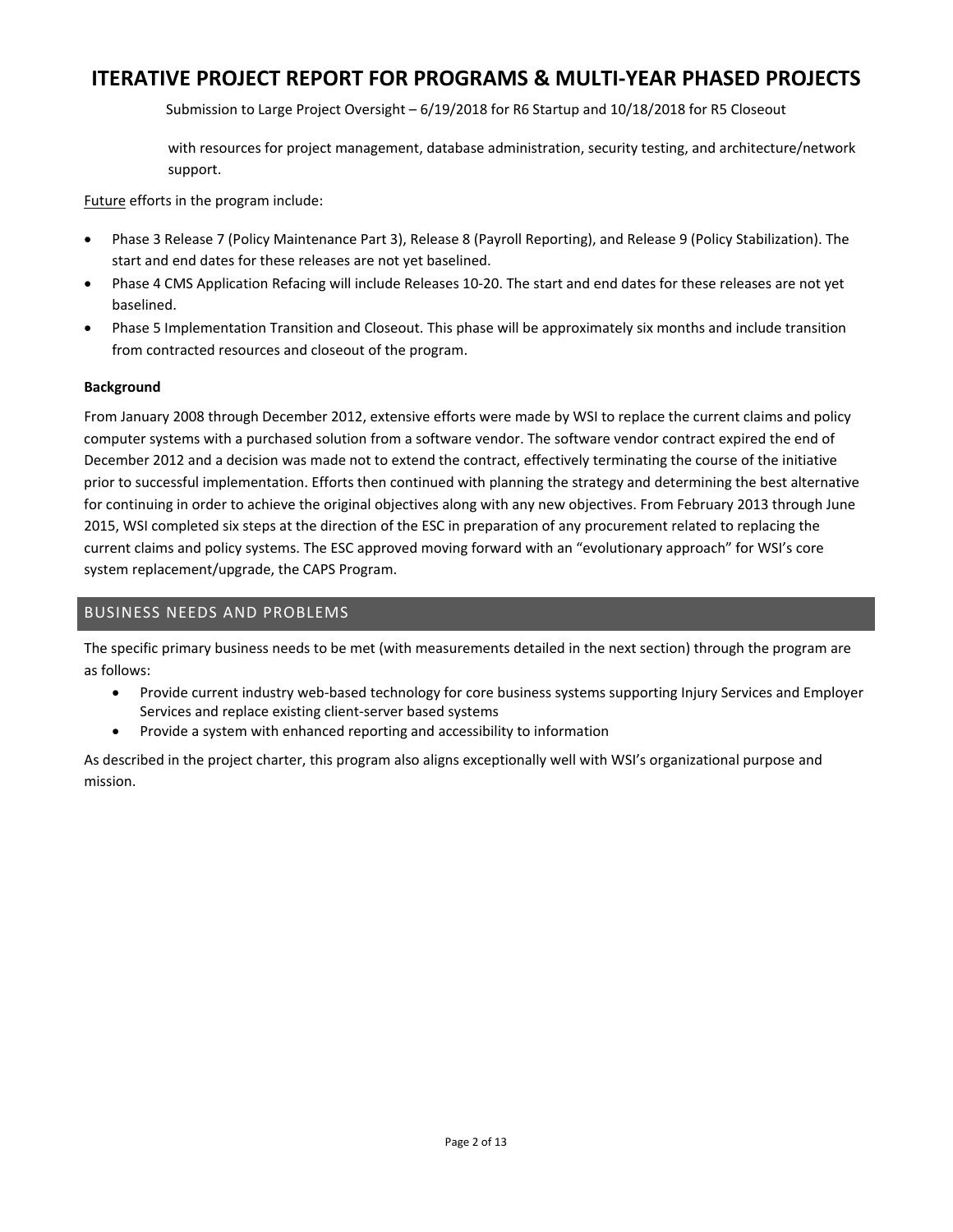Submission to Large Project Oversight – 6/19/2018 for R6 Startup and 10/18/2018 for R5 Closeout

### PROJECT FORMAT

#### **Program Start Date:** 7/1/2015

**Budget Allocation at Time of Initial Start Date:** \$5,760,000 for the 2015‐2017 biennium; \$8,576,060 for the 2017‐2019 biennium

**How Many Phases Expected at Time of Initial Start Date:** Four phases and 20 projects are expected, plus a fifth phase for Transition and Program Closeout

**Phased Approach Description:** This program consists of several phases and within each phase there are multiple projects delivering functionality in a production environment, ready to be used. Over the course of each project, the application user interface will be re‐faced into a new user interface and the data and programming logic retained, a key success factor. The first project also included the consolidation of the underlying databases. This "Evolutionary Approach" minimizes risk and costs and will replace WSI's core systems incrementally *into production* with *usable functionality* approximately every 6‐10 months.

**Estimated End Date for All Phases Known at Time of Initial Start Date:** In previous reports, the last phase was expected to end in 2023, but assumed the addition of a second team around Release 5. Currently, due to business and IT staffing constraints, WSI is unable to support a second team; therefore, the expected end date has moved to 2025 depending on the detailed planning and baselines of the individual projects.

### PROJECT ROAD MAP

| Project or<br><b>Phase</b>   | <b>Title</b>                 | <b>Scope Statement</b>                      | <b>Estimated Duration</b><br>(months) | <b>Estimated</b><br><b>Budget</b> |
|------------------------------|------------------------------|---------------------------------------------|---------------------------------------|-----------------------------------|
| <b>PHASE 1</b><br>(COMPLETE) | <b>Planning and Analysis</b> |                                             | Completed 6/30/15                     | N/A                               |
| <b>PHASE 2</b>               | <b>DB Consolidation and</b>  |                                             |                                       |                                   |
| (COMPLETE)                   | <b>Shared Components</b>     |                                             |                                       |                                   |
|                              | <b>Refacing</b>              |                                             |                                       |                                   |
| Project 1                    | <b>Shared Components</b>     | <b>COMPLETE: Delivered the refaced Work</b> | Completed 4/8/16                      | \$1,630,288                       |
|                              | Releases 0-1 (Forms) and     | Management Forms functionality into         | (See next section                     | <b>Baseline</b>                   |
|                              | <b>DB Consolidation</b>      | production                                  | for Actual Duration)                  | (See next)                        |
|                              |                              | Consolidated the PICS and CMS               |                                       | section for                       |
|                              |                              | databases into one                          |                                       | Actual Cost)                      |
| Release 2                    | Work Management Part 1       | <b>COMPLETE: Deliver the refaced Work</b>   | Completed 9/23/16                     | \$1,640,320                       |
|                              | (Core)                       | Management Core functionality into          | (see next section                     | <b>Baseline</b>                   |
|                              |                              | production                                  | for Actual Duration)                  | (See next                         |
|                              |                              |                                             |                                       | section for                       |
|                              |                              |                                             |                                       | Actual Cost)                      |
| Release 3                    | Work Management Part 2       | <b>COMPLETE: Deliver the refaced Work</b>   | Completed 2/24/17                     | \$1,355,629                       |
|                              | (Reassignment & Tools)       | Management Reassignment and Tools           | (See next section                     | <b>Baseline</b>                   |
|                              |                              | functionality into production               | for Actual Duration)                  | (See next)                        |
|                              |                              |                                             |                                       | section for                       |
|                              |                              |                                             |                                       | Actual Cost)                      |

The project road map shows the high level plan or vision for the program/projects/phases. It is intended to offer a picture of the lifespan of all the effort that is expected to be required to achieve the business objectives.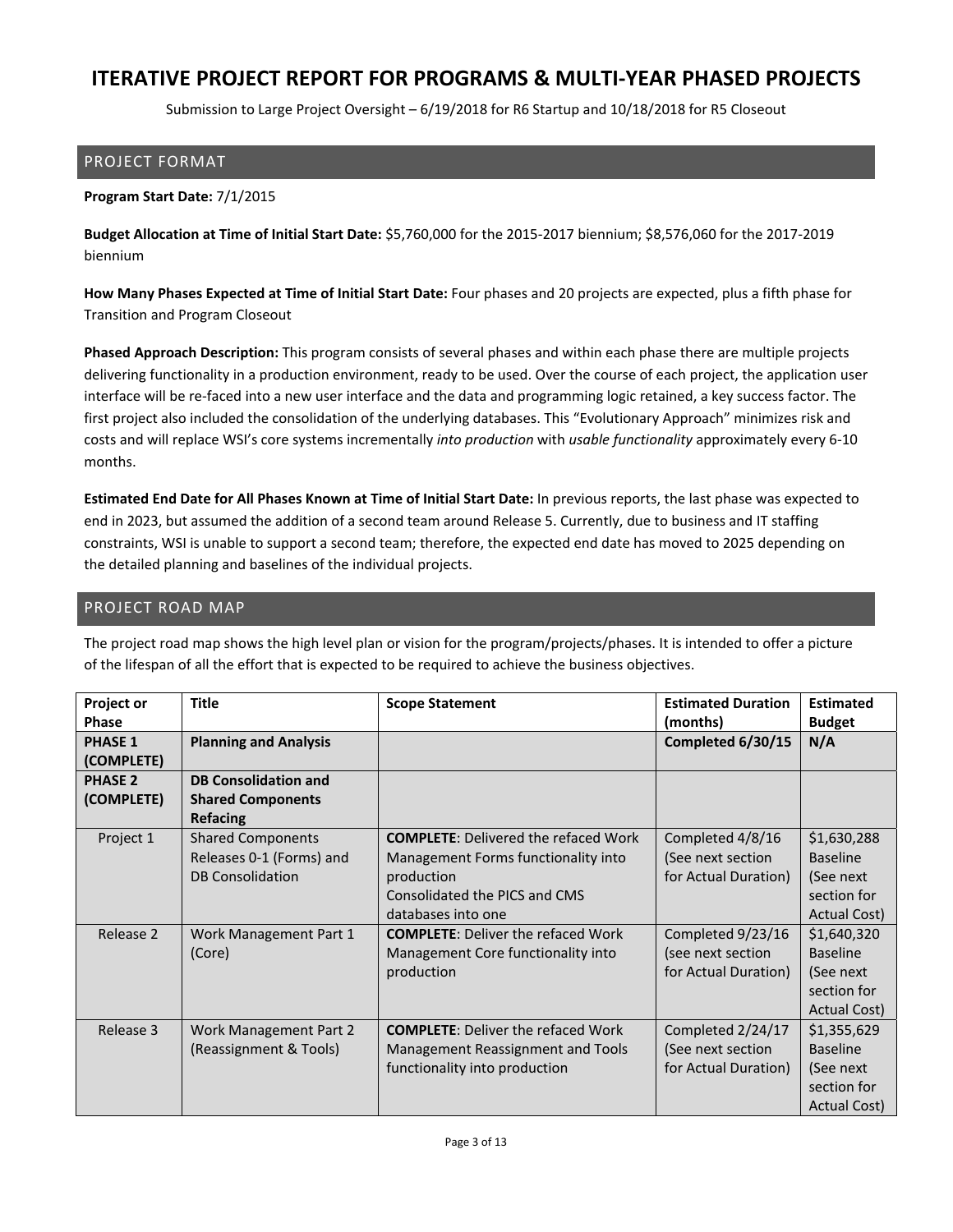| <b>Project or</b><br><b>Phase</b> | <b>Title</b>                                        | <b>Scope Statement</b>                                                                                                                                                                                                                                                                                           | <b>Estimated Duration</b><br>(months)                          | <b>Estimated</b><br><b>Budget</b>                                                 |
|-----------------------------------|-----------------------------------------------------|------------------------------------------------------------------------------------------------------------------------------------------------------------------------------------------------------------------------------------------------------------------------------------------------------------------|----------------------------------------------------------------|-----------------------------------------------------------------------------------|
| PHASE 3 (IN<br><b>PROGRESS)</b>   | <b>Policy (PICS) Application</b><br><b>Refacing</b> |                                                                                                                                                                                                                                                                                                                  | 4 years estimated<br>for 6 Projects/<br><b>Releases</b>        | \$10,500,000<br>estimated<br>for all of<br>Phase 3                                |
| Release 4                         | Registration                                        | <b>COMPLETE: Deliver the refaced PICS</b><br>Registration functionality into<br>production                                                                                                                                                                                                                       | Completed 11/9/17<br>(See next section<br>for Actual Duration) | \$1,873,460<br><b>Baseline</b><br>(See next<br>section for<br><b>Actual Cost)</b> |
| Release 5                         | Policy Maintenance Part 1                           | <b>COMPLETE</b> : Deliver the refaced PICS<br>Policy Maintenance Part 1 functionality<br>into production                                                                                                                                                                                                         | Completed 7/23/18<br>(See next section<br>for Actual Duration) | \$1,835,649<br><b>Baseline</b><br>(See next<br>section for<br><b>Actual Cost)</b> |
| Release 6                         | <b>Policy Maintenance Part 2</b>                    | BEGAN 6/11/2018: Deliver the refaced<br>PICS Policy Maintenance Part 2<br>functionality into production                                                                                                                                                                                                          | 11 months                                                      | \$2,698,860<br><b>Baseline</b>                                                    |
| <b>FUTURE</b>                     |                                                     |                                                                                                                                                                                                                                                                                                                  |                                                                |                                                                                   |
| Release 7                         | <b>Policy Maintenance Part 3</b>                    | Deliver the refaced PICS Policy<br>Maintenance Part 3 functionality into<br>production                                                                                                                                                                                                                           |                                                                |                                                                                   |
| Release 8                         | <b>Payroll Reporting</b>                            | Deliver the refaced PICS Payroll<br>Reporting functionality into production                                                                                                                                                                                                                                      |                                                                |                                                                                   |
| Release 9                         | <b>Policy Stabilization</b>                         | Release 9 had formerly been designated<br>for reporting and dashboards, but this<br>functionality is being gradually<br>incorporated and integrated during<br>Releases 6-8 via WSI's new Microsoft<br>reporting platform. Release 9 will now be<br>used as a stabilization release, e.g.<br>changes/maintenance. |                                                                |                                                                                   |
| <b>PHASE 4</b>                    | <b>Claims (CMS) Application</b><br><b>Refacing</b>  |                                                                                                                                                                                                                                                                                                                  | 5 years, 11<br><b>Projects/Releases</b>                        | \$15,000,000                                                                      |
| Release 10                        | <b>Claim Registration</b>                           | Deliver the refaced CMS Claim<br>Registration functionality into production                                                                                                                                                                                                                                      |                                                                |                                                                                   |
| Release 11                        | Claim Parties &<br>Maintenance Part 1               | Deliver the refaced CMS Claim Parties<br>and Maintenance Part 1 functionality<br>into production                                                                                                                                                                                                                 |                                                                |                                                                                   |
| Release 12                        | Claim Parties &<br><b>Maintenance Part 2</b>        | Deliver the refaced CMS Claim Parties<br>and Maintenance Part 2 functionality<br>into production                                                                                                                                                                                                                 |                                                                |                                                                                   |
| Release 13                        | <b>Wages and Reserves</b>                           | Deliver the refaced CMS Wages and<br>Reserves functionality into production                                                                                                                                                                                                                                      |                                                                |                                                                                   |
| Release 14                        | Payments Part 1                                     | Deliver the refaced CMS Payments Part 1<br>functionality into production                                                                                                                                                                                                                                         |                                                                |                                                                                   |
| Release 15                        | <b>Payments Part 2</b>                              | Deliver the refaced CMS Payments Part 2<br>functionality into production                                                                                                                                                                                                                                         |                                                                |                                                                                   |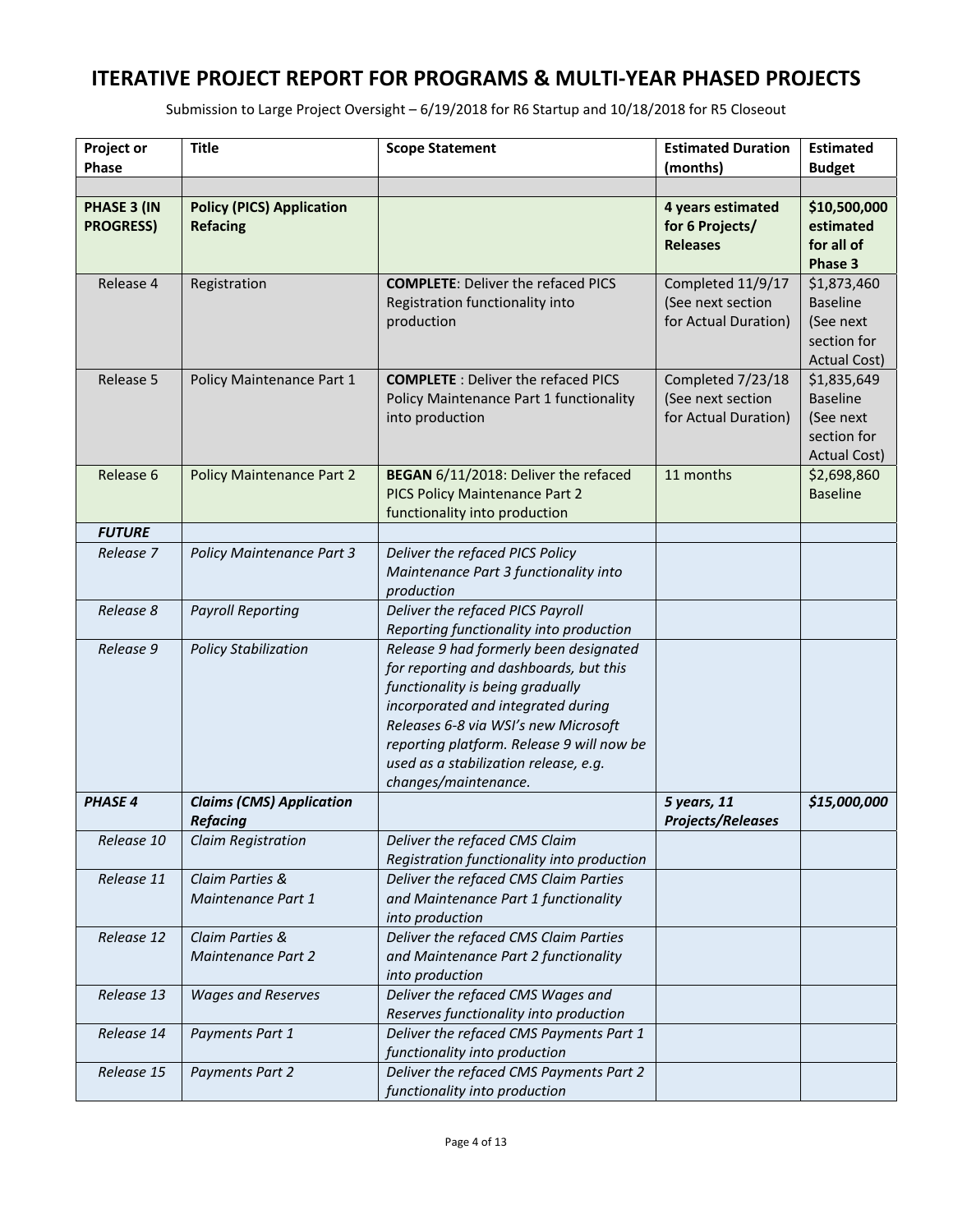Submission to Large Project Oversight – 6/19/2018 for R6 Startup and 10/18/2018 for R5 Closeout

| <b>Project or</b> | <b>Title</b>                | <b>Scope Statement</b>                  | <b>Estimated Duration</b> | <b>Estimated</b> |
|-------------------|-----------------------------|-----------------------------------------|---------------------------|------------------|
| <b>Phase</b>      |                             |                                         | (months)                  | <b>Budget</b>    |
| Release 16        | <b>Medical Part 1</b>       | Deliver the refaced CMS Medical Part 1  |                           |                  |
|                   |                             | functionality into production           |                           |                  |
| Release 17        | <b>Medical Part 2</b>       | Deliver the refaced CMS Medical Part 2  |                           |                  |
|                   |                             | functionality into production           |                           |                  |
| Release 18        | Field/Fraud/Claim Inquiry   | Deliver the refaced CMS                 |                           |                  |
|                   |                             | Field/Fraud/Claim Inquiry functionality |                           |                  |
|                   |                             | into production                         |                           |                  |
| Release 19        | Legal/Rehab                 | Deliver the refaced CMS Legal/Rehab     |                           |                  |
|                   |                             | functionality into production           |                           |                  |
| Release 20        | Claims Tools/Administration | Deliver the refaced CMS Claims Tools/   |                           |                  |
|                   |                             | Administration functionality into       |                           |                  |
|                   |                             | production                              |                           |                  |
| <b>PHASE 5</b>    | <b>Transition, Program</b>  |                                         | 5 months                  | \$45,000         |
|                   | <b>Closeout</b>             |                                         |                           |                  |

## PROJECT BASELINES

The baselines below are entered for only those projects or phases that have been planned. At the completion of a project or phase a new planning effort will occur to baseline the next project/phase and any known actual finish dates and costs for completed projects/phases will be recorded. The startup report will be submitted again with the new information.

| Project   | <b>Baseline Start</b> | <b>Baseline End</b> | <b>Baseline</b> | <b>Actual Finish</b> | <b>Schedule</b> | <b>Actual Cost</b> | Cost     |
|-----------|-----------------------|---------------------|-----------------|----------------------|-----------------|--------------------|----------|
| or Phase  | <b>Date</b>           | Date                | <b>Budget</b>   | Date                 | Variance        |                    | Variance |
| Project 1 | 7/1/2015              | 5/19/2016           | \$1,630,288     | 4/08/2016            | 3.8%            | \$1,292,069        | 20.7%    |
|           |                       |                     |                 |                      | ahead           |                    | under    |
| Release 2 | 4/11/2016             | 9/30/2016           | \$1,640,320     | 9/23/2016            | 0%              | \$1,332,631        | 18.7%    |
|           |                       |                     |                 |                      |                 |                    | under    |
| Release 3 | 9/19/2016             | 2/28/2017           | \$1,355,629     | 2/24/2017            | 0%              | \$1,115,716        | 17.5%    |
|           |                       |                     |                 |                      |                 |                    | under    |
| Release 4 | 2/27/2017             | 10/31/2017          | \$1,873,410     | 11/9/2017            | 4.0%            | \$1,660,615        | 11.3%    |
|           |                       |                     |                 |                      | behind          |                    | under    |
| Release 5 | 10/2/2017             | 6/29/2018           | \$1,835,649     | 7/23/2018            | 9.2%            | \$1,638,705        | 10.7%    |
|           |                       |                     |                 |                      | behind          |                    | under    |
| Release 6 | 6/11/2018             | 5/10/2019           | \$2,698,860     |                      |                 |                    |          |

### OBJECTIVES

**Note:** \*The objectives for the WSI CAPS program were defined in the project charter at the program level; this means each project will meet a portion of the measurements, but full benefit measurements will not be available until the evolution of each of the systems is complete (i.e. the end of each phase and/or the program).

| <b>Project or</b><br><b>Phase</b> | <b>Business Objective</b> | <b>Measurement Description</b> | Met/<br>Not Met | <b>Measurement</b><br>Outcome |
|-----------------------------------|---------------------------|--------------------------------|-----------------|-------------------------------|
|                                   | Business Need 1:          |                                |                 |                               |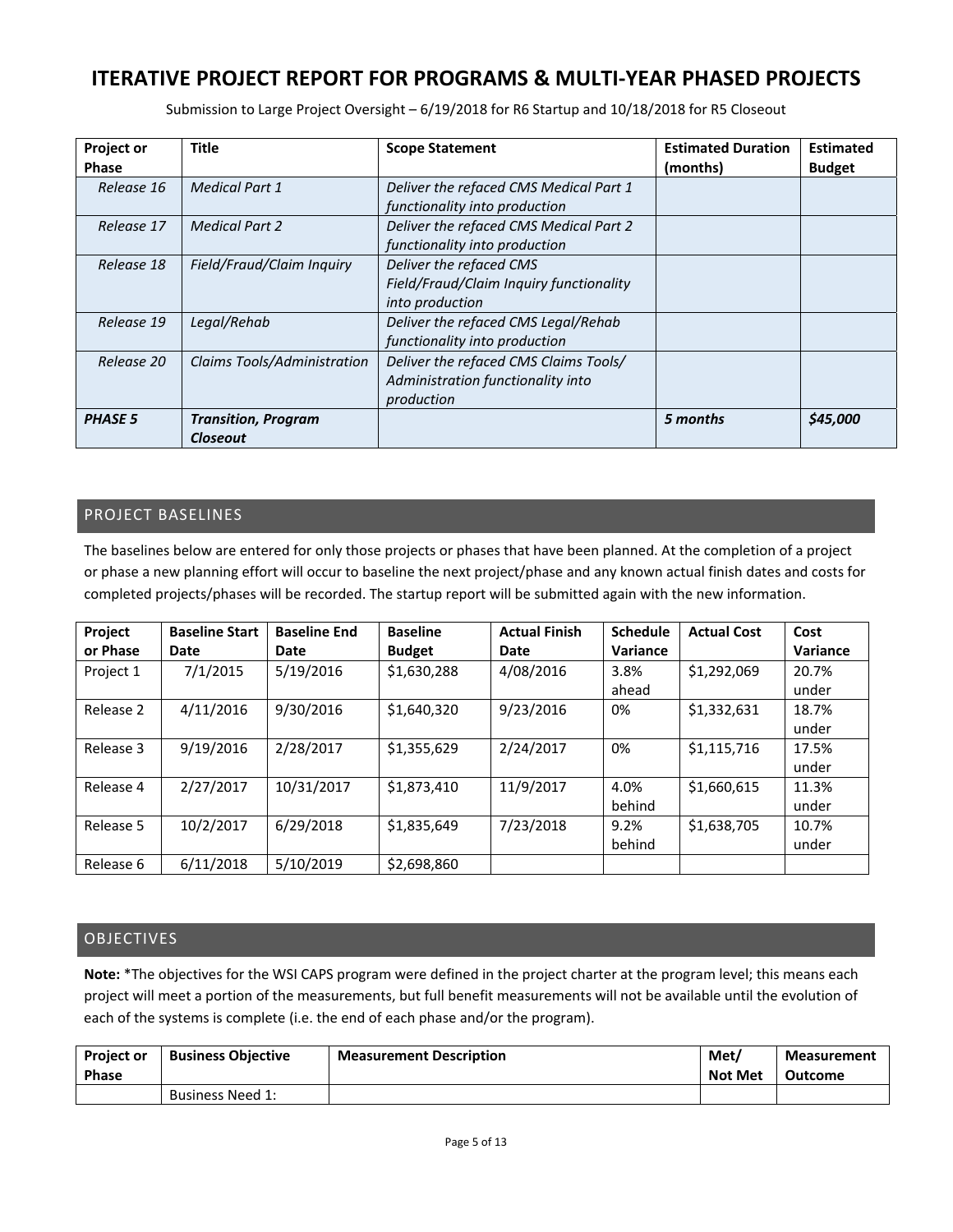| Project or<br>Phase | <b>Business Objective</b>                                                                                                                                                        | <b>Measurement Description</b>                                                                                                                                                                                                                                                                                                                                                                                                                                        | Met/<br><b>Not Met</b> | <b>Measurement</b><br><b>Outcome</b> |
|---------------------|----------------------------------------------------------------------------------------------------------------------------------------------------------------------------------|-----------------------------------------------------------------------------------------------------------------------------------------------------------------------------------------------------------------------------------------------------------------------------------------------------------------------------------------------------------------------------------------------------------------------------------------------------------------------|------------------------|--------------------------------------|
|                     | Provide current<br>industry web-based<br>technology for core<br>business systems<br>supporting Injury<br>Services and Employer<br>Services and replace<br>existing client server |                                                                                                                                                                                                                                                                                                                                                                                                                                                                       |                        |                                      |
| Phase 3             | based systems.<br>Objective 1.1:                                                                                                                                                 | Measurement 1.1.1: Upon completion of the "Policy                                                                                                                                                                                                                                                                                                                                                                                                                     |                        |                                      |
|                     | Maintain or improve<br>upon existing<br>business<br>functionality/capabili<br>ties (i.e. at a<br>minimum, no loss of<br>current process<br>efficiencies and<br>automation)       | Evolution" (including Billing and Workflow)<br>implementation, there will be no measureable loss of<br>policy process efficiencies as measured by operating<br>reports. The most recent operating report prior to the<br>start of the Policy Evolution will be used as the<br>benchmark and will be compared to the first available<br>operating report following the completion of the Policy<br>Evolution.                                                          |                        |                                      |
| Phase 3             |                                                                                                                                                                                  | Measurement 1.1.2: Upon completion of the "Policy<br>Evolution" (including Billing and Workflow)<br>implementation, all new policy related process<br>changes, enhancements, and efficiencies identified by<br>the WSI continuous improvement team for inclusion in<br>the Policy Evolution are fully deployed and functioning<br>according to documented requirements.                                                                                               |                        |                                      |
| Phase 4             |                                                                                                                                                                                  | Measurement 1.1.3: Upon completion of the "Claims<br>Evolution" (including Bill Review and Workflow)<br>implementation, there will be no measureable loss of<br>claims process efficiencies as measured by operating<br>reports. The most recent operating report prior to the<br>start of the Claims Evolution will be used as the<br>benchmark and will be compared to the first available<br>operating report following the completion of the Claims<br>Evolution. |                        |                                      |
| Phase 4             |                                                                                                                                                                                  | Measurement 1.1.4: Upon completion of the "Claims<br>Evolution" (including Bill Review and Workflow)<br>implementation, all new claims related process<br>changes, enhancements, and efficiencies identified by<br>the WSI continuous improvement team for inclusion in<br>the Claims Evolution are fully deployed and functioning<br>according to documented requirements.                                                                                           |                        |                                      |
| Phase 5             | Objective 1.2:<br>Enhance customer<br>and staff accessibility<br>to policy and claims<br>related applications<br>and corresponding<br>data/information                           | Measurement 1.2.1: Upon completion of the "Policy<br>Evolution" (including Billing and Workflow)<br>implementation, WSI staff (with the appropriate<br>security) will have access to the Policy system from<br>anywhere there is an internet connection.                                                                                                                                                                                                              |                        |                                      |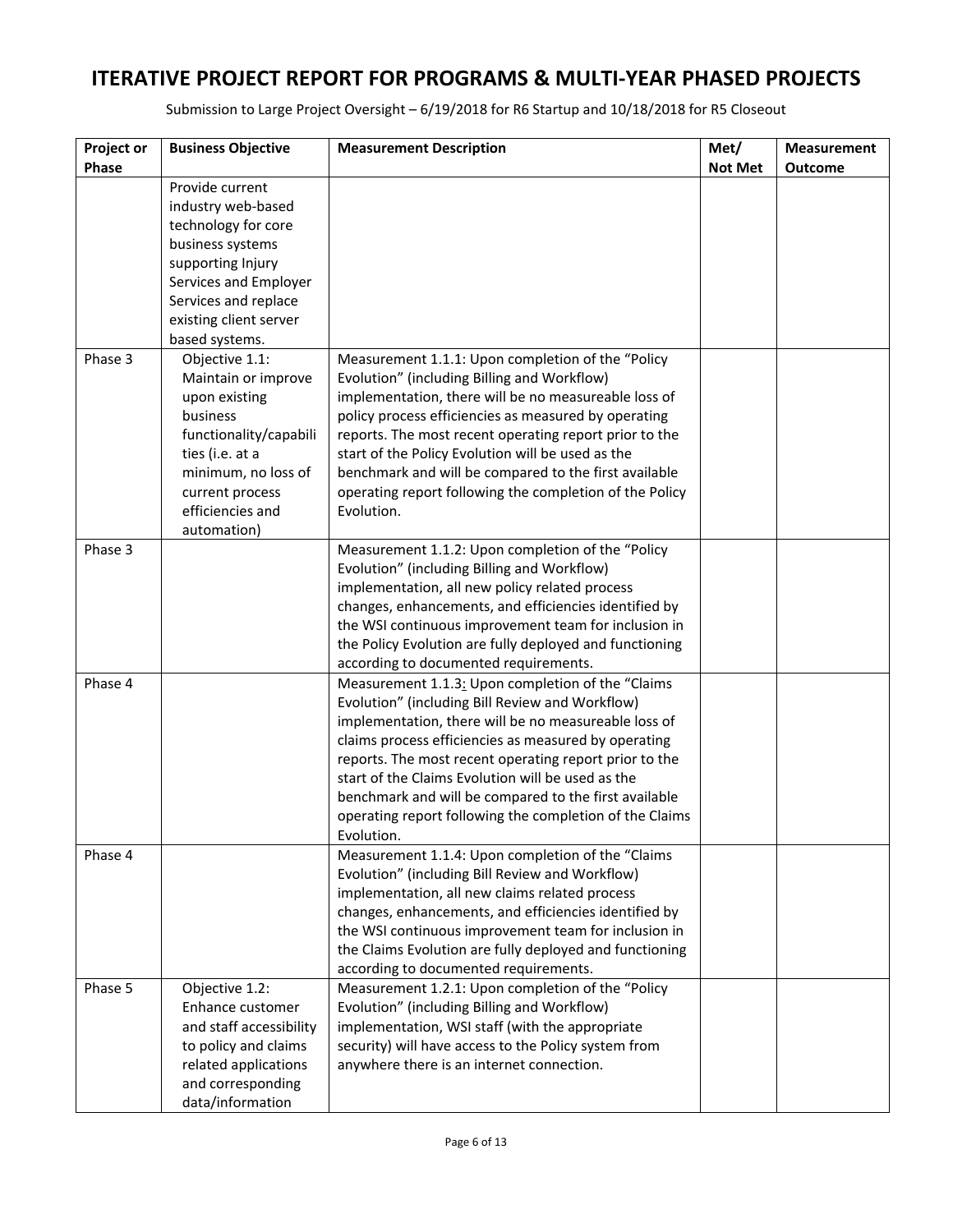| Project or | <b>Business Objective</b> | <b>Measurement Description</b>                                                                                | Met/           | <b>Measurement</b> |
|------------|---------------------------|---------------------------------------------------------------------------------------------------------------|----------------|--------------------|
| Phase      |                           |                                                                                                               | <b>Not Met</b> | <b>Outcome</b>     |
| Phase 3    |                           | Measurement 1.2.2: Within six months following the                                                            |                |                    |
|            |                           | completion of the "Policy Evolution" (including Billing                                                       |                |                    |
|            |                           | and Workflow) implementation, employers will have<br>self-service access to premium and loss data specific to |                |                    |
|            |                           | their account for purposes of managing their policies                                                         |                |                    |
|            |                           | and claim losses.                                                                                             |                |                    |
| Phase 4    |                           | Measurement 1.2.3: Upon completion of the "Claims                                                             |                |                    |
|            |                           | Evolution" (including Bill Review and Workflow)                                                               |                |                    |
|            |                           | implementation, WSI staff (with the appropriate                                                               |                |                    |
|            |                           | security) will have access to the Claims system from                                                          |                |                    |
|            |                           | anywhere there is an internet connection.                                                                     |                |                    |
| Phase 4    |                           | Measurement 1.2.4: Within six months following the                                                            |                |                    |
|            |                           | completion of the "Claims Evolution" (including Bill                                                          |                |                    |
|            |                           | Review and Workflow) implementation, employers,<br>providers, and injured workers will have self-service      |                |                    |
|            |                           | access to claim related data specific to their                                                                |                |                    |
|            |                           | account/entity.                                                                                               |                |                    |
| Phase 5    | Objective 1.3             | Measurement 1.3.1 Upon completion of the Policy and                                                           |                |                    |
|            | Improve policy and        | Claims Evolution implementations there is a single user                                                       |                |                    |
|            | claims system             | interface for accessing policy and claims functionality.                                                      |                |                    |
|            | navigation and ease       |                                                                                                               |                |                    |
|            | of use for WSI staff      |                                                                                                               |                |                    |
| Phase 5    |                           | Measurement 1.3.2: Upon completion of the Policy and                                                          |                |                    |
|            |                           | Claims Evolution implementations WSI staff will be<br>surveyed to determine the user interface ease of use.   |                |                    |
| Phase 3    | Objective 1.4             | Measurement 1.4.1 Within six months following the                                                             |                |                    |
|            | Improve ability to        | completion of the "Policy Evolution" (including Billing                                                       |                |                    |
|            | respond to customer       | and Workflow) implementation, there will be a 20%                                                             |                |                    |
|            | and staff requests        | reduction in the turn-around time for completing policy                                                       |                |                    |
|            |                           | related system change/enhancement requests. Prior to                                                          |                |                    |
|            |                           | the start of the Policy Evolution a benchmark of the                                                          |                |                    |
|            |                           | average turn-around time for completing policy related                                                        |                |                    |
|            |                           | system change/enhancement requests will be                                                                    |                |                    |
|            |                           | established from ITSM and will be compared to the                                                             |                |                    |
|            |                           | average turn-around time for completing requests after                                                        |                |                    |
|            |                           | six months following the completion of the Policy<br>Evolution.                                               |                |                    |
| Phase 3    |                           | Measurement 1.4.2: Within six months following the                                                            |                |                    |
|            |                           | completion of the "Policy Evolution" (including Billing                                                       |                |                    |
|            |                           | and Workflow) implementation, there will be a 10%                                                             |                |                    |
|            |                           | reduction in the amount of time spent by WSI policy                                                           |                |                    |
|            |                           | staff in providing employers with reports and                                                                 |                |                    |
|            |                           | information. Prior to the start of the Policy Evolution a                                                     |                |                    |
|            |                           | benchmark of the average amount of staff time per                                                             |                |                    |
|            |                           | month spent providing employers with reports and                                                              |                |                    |
|            |                           | information will be established and will be compared to                                                       |                |                    |
|            |                           | the average amount of time spent providing reports<br>and information after six months following the          |                |                    |
|            |                           | completion of the Policy Evolution.                                                                           |                |                    |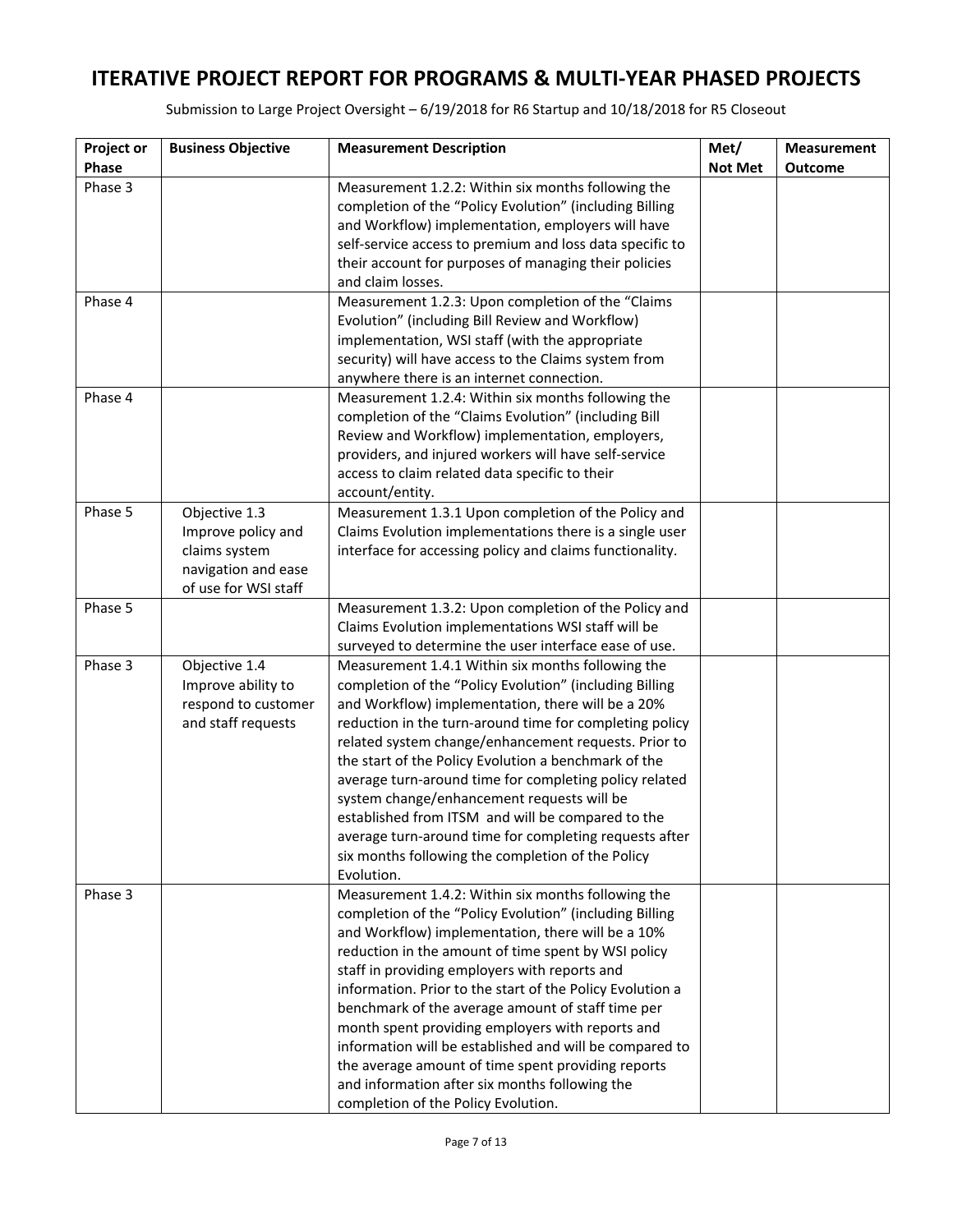| Project or | <b>Business Objective</b>                 | <b>Measurement Description</b>                                                                                                                                                                                              | Met/           | <b>Measurement</b>         |
|------------|-------------------------------------------|-----------------------------------------------------------------------------------------------------------------------------------------------------------------------------------------------------------------------------|----------------|----------------------------|
| Phase      |                                           |                                                                                                                                                                                                                             | <b>Not Met</b> | <b>Outcome</b>             |
| Phase 4    |                                           | Measurement 1.4.3: Within six months following the<br>completion of the "Claims Evolution" (including Bill<br>Review and Workflow) implementation, there will be a<br>20% reduction in the turn-around time for completing  |                |                            |
|            |                                           | claims related system change/enhancement requests.<br>Prior to the start of the Claims Evolution a benchmark<br>of the average turn-around time for completing claims<br>related system change/enhancement requests will be |                |                            |
|            |                                           | established from ITSM and will be compared to the<br>average turn-around time for completing requests after<br>six months following the completion of the Claims                                                            |                |                            |
| Phase 4    |                                           | Evolution.<br>Measurement 1.4.4: Within six months following the<br>completion of the "Claims Evolution" (including Bill                                                                                                    |                |                            |
|            |                                           | Review and Workflow) implementation, there will be a<br>10% reduction in the amount of time spent by WSI                                                                                                                    |                |                            |
|            |                                           | Injury Services staff in providing employers, providers,<br>and injured workers with reports and information. Prior<br>to the start of the Claims Evolution a benchmark of the                                              |                |                            |
|            |                                           | average amount of staff time per month spent<br>providing employers, providers, and injured workers<br>with reports and information will be established and                                                                 |                |                            |
|            |                                           | will be compared to the average amount of time spent<br>providing reports and information after six months                                                                                                                  |                |                            |
|            | <b>Business Need 2:</b>                   | following the completion of the Claims Evolution.                                                                                                                                                                           |                |                            |
|            | Provide a system with                     |                                                                                                                                                                                                                             |                |                            |
|            | enhanced reporting                        |                                                                                                                                                                                                                             |                |                            |
|            | and accessibility to<br>information       |                                                                                                                                                                                                                             |                |                            |
| Phase 5    | Objective 2.1<br>Improve data             | Measurement 2.1.1: Eliminate redundant data between<br>claims and policy systems. During database                                                                                                                           |                |                            |
|            | integrity of/between<br>core business     | consolidation planning and design identify and<br>document the occurrences of redundant data between                                                                                                                        |                |                            |
|            | systems supporting<br>Injury Services and | claims and policy systems. Upon completion of<br>database consolidation verify that all occurrences of                                                                                                                      |                |                            |
|            | <b>Employer Services</b>                  | data redundancy have been eliminated.                                                                                                                                                                                       |                |                            |
| Phase 5    | Objective 2.2<br>Maintain access to all   | Measurement 2.2.1: Access to all legacy data (i.e.<br>history data) is available throughout and following                                                                                                                   |                |                            |
|            | legacy data<br>supporting Injury          | project completion without having to access multiple<br>systems.                                                                                                                                                            |                |                            |
|            | Services and<br><b>Employer Services</b>  |                                                                                                                                                                                                                             |                |                            |
| Phase 3    | Objective 2.3                             | Measurement 2.3.1: Upon completion of the "Policy                                                                                                                                                                           | Met            | This objective             |
|            | Improve reporting<br>and Business         | Evolution" (including Billing and Workflow)<br>implementation, an easy method of accessing Policy                                                                                                                           |                | was met with<br>Release 4- |
|            | Intelligence (BI)                         | summary and detail information from a single set of                                                                                                                                                                         |                | summary                    |
|            | capability                                | screens is available to WSI employees.                                                                                                                                                                                      |                | screen and<br>real-time    |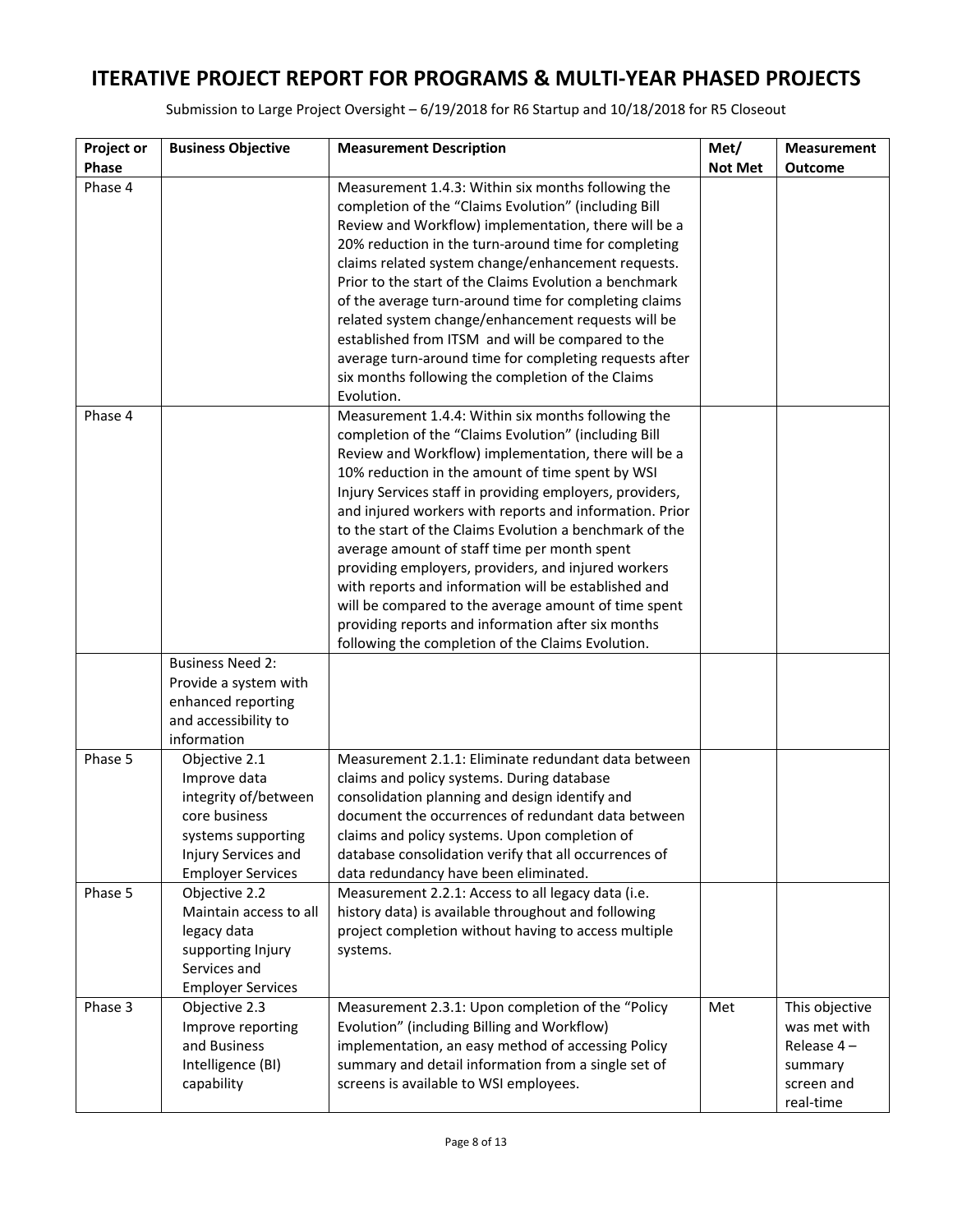| <b>Project or</b> | <b>Business Objective</b> | <b>Measurement Description</b>                                                                                                                                                                                                                              | Met/           | <b>Measurement</b> |
|-------------------|---------------------------|-------------------------------------------------------------------------------------------------------------------------------------------------------------------------------------------------------------------------------------------------------------|----------------|--------------------|
| <b>Phase</b>      |                           |                                                                                                                                                                                                                                                             | <b>Not Met</b> | <b>Outcome</b>     |
| Phase 4           |                           | Measurement 2.3.2: Upon completion of the "Claims"<br>Evolution" (including Bill Review and Workflow)<br>implementation, an easy method of accessing Claim<br>summary and detail information from a single set of<br>screens is available to WSI employees. |                |                    |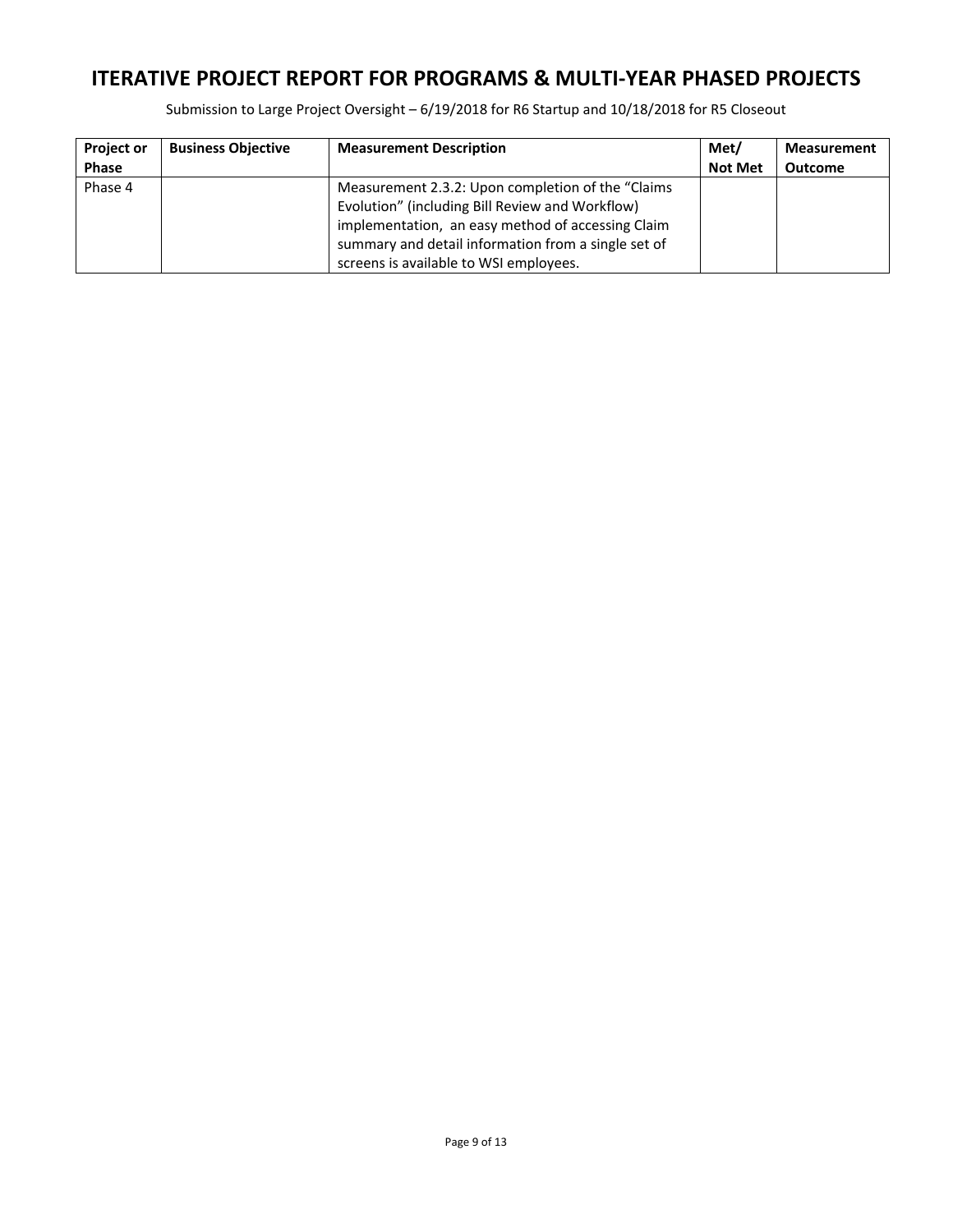Submission to Large Project Oversight – 6/19/2018 for R6 Startup and 10/18/2018 for R5 Closeout

### POST‐IMPLEMENTATION REPORT

Post-Implementation Reports are to be performed after each project or phase is completed. A "PIR" is a process that utilizes surveys and meetings to determine what happened in the project/phase and identifies actions for improvement going forward. Typical PIR findings include, "What did we do well?" "What did we learn?" "What should we do differently next time?"

| Project   | Lesson learned, success story, idea for next time, etc.                                                                                  |
|-----------|------------------------------------------------------------------------------------------------------------------------------------------|
| Project 1 | The new CAPS forms functionality successfully meets the needs of WSI end users. The survey<br>1.                                         |
|           | respondents who use the forms functionality rated it Above Adequate or Excellent. A few specific                                         |
|           | comments include:                                                                                                                        |
|           | "Positive reception of the Forms functionality by the entire agency!! Smooth deployment of the<br>a.                                     |
|           | Forms functionality along with the (high) degree of readiness leading up to the deployment"                                              |
|           | "I think this project was an excellent start in laying the foundation for the entire program and<br>b.                                   |
|           | future projects to come!!"                                                                                                               |
|           | 2.<br>The project was completed six weeks ahead of the Baseline Schedule and 20.7% under the Baseline                                    |
|           | Budget. All deliverables were produced on-time and accepted per the agreed-upon Acceptance<br>Criteria.                                  |
|           | 3.<br>The survey results show that Communication Management activities were rated as Excellent. There                                    |
|           | was one outlier of Above Adequate and one of Below Adequate.                                                                             |
|           | Comments were positive and one highlighted the tremendous success of the Communications Team,<br>4.                                      |
|           | an internal group to WSI.                                                                                                                |
|           | Regarding Organizational Change Management, a question in the survey was "how effective were the<br>5.                                   |
|           | overall executive and senior managers in addressing, leading, and supporting the project in an                                           |
|           | effective, positive and energizing manner?" The majority of respondents rated it Excellent with one                                      |
|           | comment as follows: "this project went so smoothly that there weren't any major issues for executive                                     |
|           | and senior managers to address but their support in providing approvals, in celebrations, and overall                                    |
|           | presence was invaluable!"<br>According to survey results, Issue and Testing Management were effective with the majority of ratings<br>6. |
|           | Excellent, a couple at Above Adequate, and one at Below Adequate; comments were positive and there                                       |
|           | was constructive feedback regarding a need for improvement in the testing of day-in-the-life scenarios.                                  |
| Release 2 | The new CAPS Work Management Core functionality successfully meets the needs of WSI end users.<br>1.                                     |
|           | The survey respondents who use the Work Management functionality rated it Above Adequate or                                              |
|           | Excellent. A few specific comments included:                                                                                             |
|           | "I enjoy having an easy and accessible system like CAPS to do much of my daily work and cannot<br>а.                                     |
|           | wait for more."                                                                                                                          |
|           | "I like the multi-select function and the FYI function. The FYI function was there previously but is<br>b.                               |
|           | being used more often now."<br>"I really like that I can see all of my events for both claims and accounts vs. having to toggle<br>c.    |
|           | between the two. That helps ensure that I am keeping an eye on both of them."                                                            |
|           | "One really nice thing is being able to see an event that someone else is currently on. In legacy<br>d.                                  |
|           | Work Manager you could not even see that an event was there if someone else was clicked on it."                                          |
|           | "It's great that CAPS WM automatically enters the user's name and date upon reassigning that<br>e.                                       |
|           | event. Legacy relied on the human to enter it."                                                                                          |
|           | The project was completed on schedule and 18.% under the Baseline Budget.<br>2.                                                          |
|           | All deliverables were produced on-time and accepted per the agreed-upon Acceptance Criteria.<br>3.                                       |
|           | The survey results showed all categories were Above Adequate or Excellent. The team conducted a<br>4.                                    |
|           | comprehensive Lessons Learned initiative to discuss the survey results in small groups and implement                                     |
|           | any improvements that were necessary.                                                                                                    |
|           |                                                                                                                                          |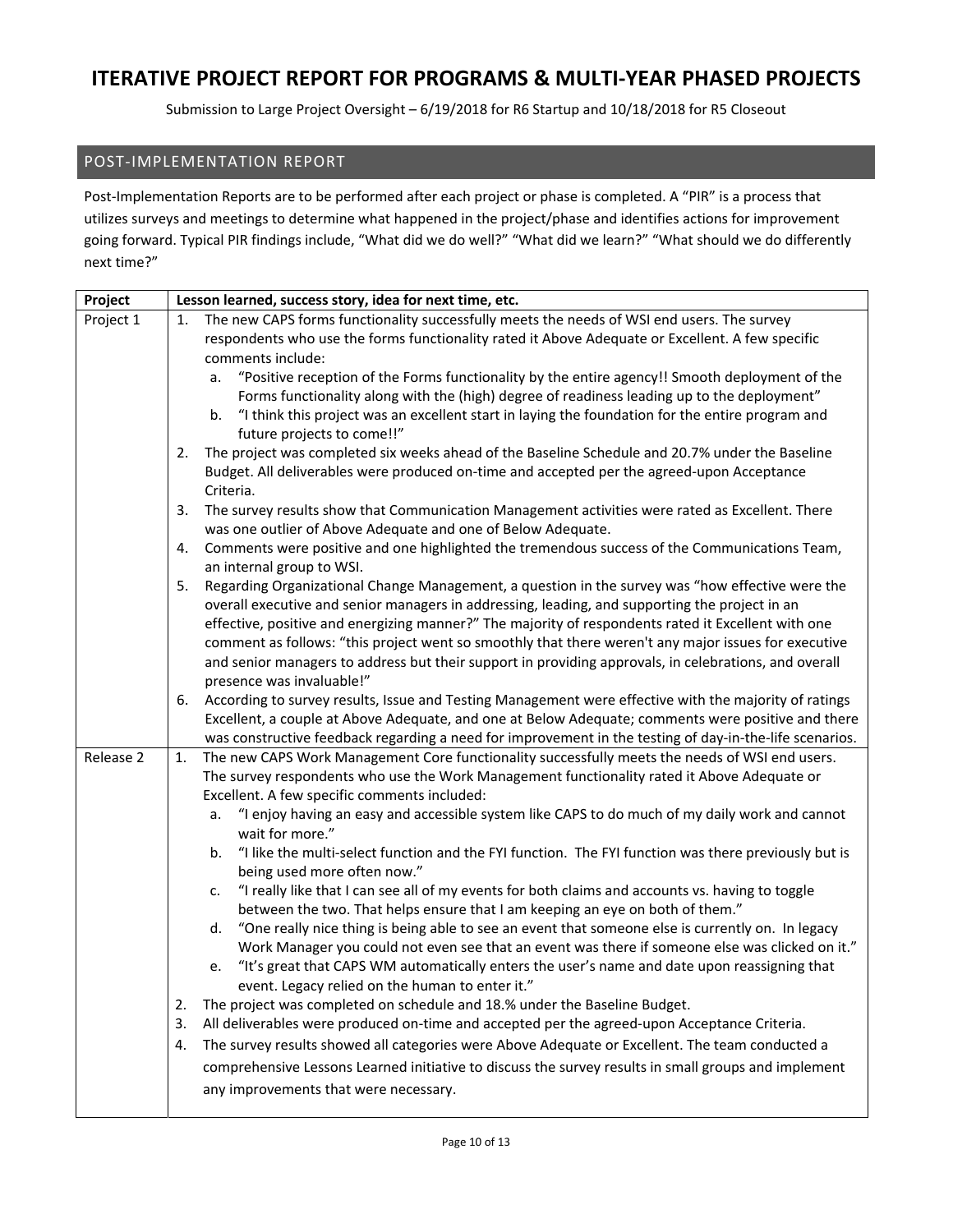| Release 3 | 1. | The CAPS Work Management Part 2 functionality successfully meets the needs of WSI end users. The                                                                                     |
|-----------|----|--------------------------------------------------------------------------------------------------------------------------------------------------------------------------------------|
|           |    | survey respondents who use the functionality rated it Above Adequate or Excellent. A few specific                                                                                    |
|           |    | comments are included below:                                                                                                                                                         |
|           |    | "The widget tools are nice to have to find fraud events that were inadvertently assigned to people<br>а.                                                                             |
|           |    | without fraud security. The event history search feature is much faster and easier to understand                                                                                     |
|           |    | than the previous version in work manager."                                                                                                                                          |
|           |    | "The Event History part of this release is so much better than what we have in Work Manager. It's<br>b.<br>so nice you can filter in so many different ways and get results faster." |
|           |    | "I really enjoy the functionality of CAPS. Each time a new release is deployed the functionality is                                                                                  |
|           |    | c.<br>great and easy to move around, work and learn the new system with ease."                                                                                                       |
|           |    | "I enjoy that I can add a note which is automatically retained and dated with the event when<br>d.                                                                                   |
|           |    | pending an event or reassigning it. I do enjoy that when payroll reports are reassigned, it will                                                                                     |
|           |    | indicate what date the report was reassigned."                                                                                                                                       |
|           |    | e. "Resetting escalations is working great. That was a great change not having to reassign them, but                                                                                 |
|           |    | instead being able to reset them."                                                                                                                                                   |
|           | 2. | The project was completed on schedule and 17.5% under the Baseline Budget.                                                                                                           |
|           | 3. | All deliverables were produced on-time and accepted per the agreed-upon Acceptance Criteria.                                                                                         |
|           | 4. | The survey results showed all categories were Above Adequate or Excellent.                                                                                                           |
| Release 4 | 1. | CAPS Policy Registration functionality meets the needs of WSI end users. The majority of survey                                                                                      |
|           |    | respondents who use the functionality rated it Adequate, Above Adequate, or Excellent; however, there                                                                                |
|           |    | were some Poor and Below Average ratings. Improvements in the prototyping / requirements process                                                                                     |
|           |    | are needed to drive higher product effectiveness.                                                                                                                                    |
|           |    | A few specific comments are included below:                                                                                                                                          |
|           |    | "I like that you can just click a button and go the next window instead without still being in another<br>а.                                                                         |
|           |    | account."                                                                                                                                                                            |
|           |    | "Screens have a consistent look. I like note entry."<br>b.                                                                                                                           |
|           |    | "I really enjoy that PEOs and the PEO contacts were created as Legal Entities and that any updates<br>c.                                                                             |
|           |    | can be handled at once to their contact information."                                                                                                                                |
|           |    | "Sending an email of a document to an employer is seamless now. Thanks!"<br>d.                                                                                                       |
|           |    | "One success story that I love is that when we know we have the correct LE we can see all accounts<br>e.                                                                             |
|           |    | that that person is associated to. You can then hyperlink to that account to check the account out."                                                                                 |
|           |    | f.<br>"I think as the progress of CAPS moves along, it is requiring us to think outside the box on                                                                                   |
|           |    | workflow, event queues, and forms which is a good thing; we need to use the system as efficiently                                                                                    |
|           |    | as possible."                                                                                                                                                                        |
|           |    | "Pertaining to the Legal Entity areas in CAPS, it should help to keep accounts more in order."<br>g.                                                                                 |
|           |    | "The fact that it provides more history that we can see is nice."<br>h.                                                                                                              |
|           |    | "I'm still getting used to it. I do like how there are legal entities for each business and each person.                                                                             |
|           |    | This way there aren't a lot of different ways that a person or business is in our system."                                                                                           |
|           | 2. | The project completed 11.3% under the Baseline Budget and slightly behind schedule.                                                                                                  |
|           | 3. | All deliverables were completed and accepted per the agreed-upon Acceptance Criteria.                                                                                                |
|           |    |                                                                                                                                                                                      |
| Release 5 |    | 1. The CAPS Policy Maintenance functionality meets the needs of WSI end users. The survey respondents                                                                                |
|           |    | who use the functionality rated it Above Adequate or Excellent. Compared to the last release, the rating                                                                             |
|           |    | in this category improved +.90 from 3.58 to 4.48 out of a possible 5.0.                                                                                                              |
|           |    | A few specific comments are included below:                                                                                                                                          |
|           |    | "The adjustment process is so much easier than it had been, and it is really nice to have verifications<br>а.                                                                        |
|           |    | and employer applications behave so similarly."                                                                                                                                      |
|           |    | "Automating the optional coverage contracts eliminates a manual process for the underwriters.<br>b.                                                                                  |
|           |    | Removing the second P1 was important for litigation. Process flow change for experience rate                                                                                         |
|           |    | adjustments. Previous to release 5, Jodi was guessing what reserves should be adjusted to."                                                                                          |
|           |    | "Once I am fully comfortable with the updates I feel that I will be able to perform my processes in a<br>c.                                                                          |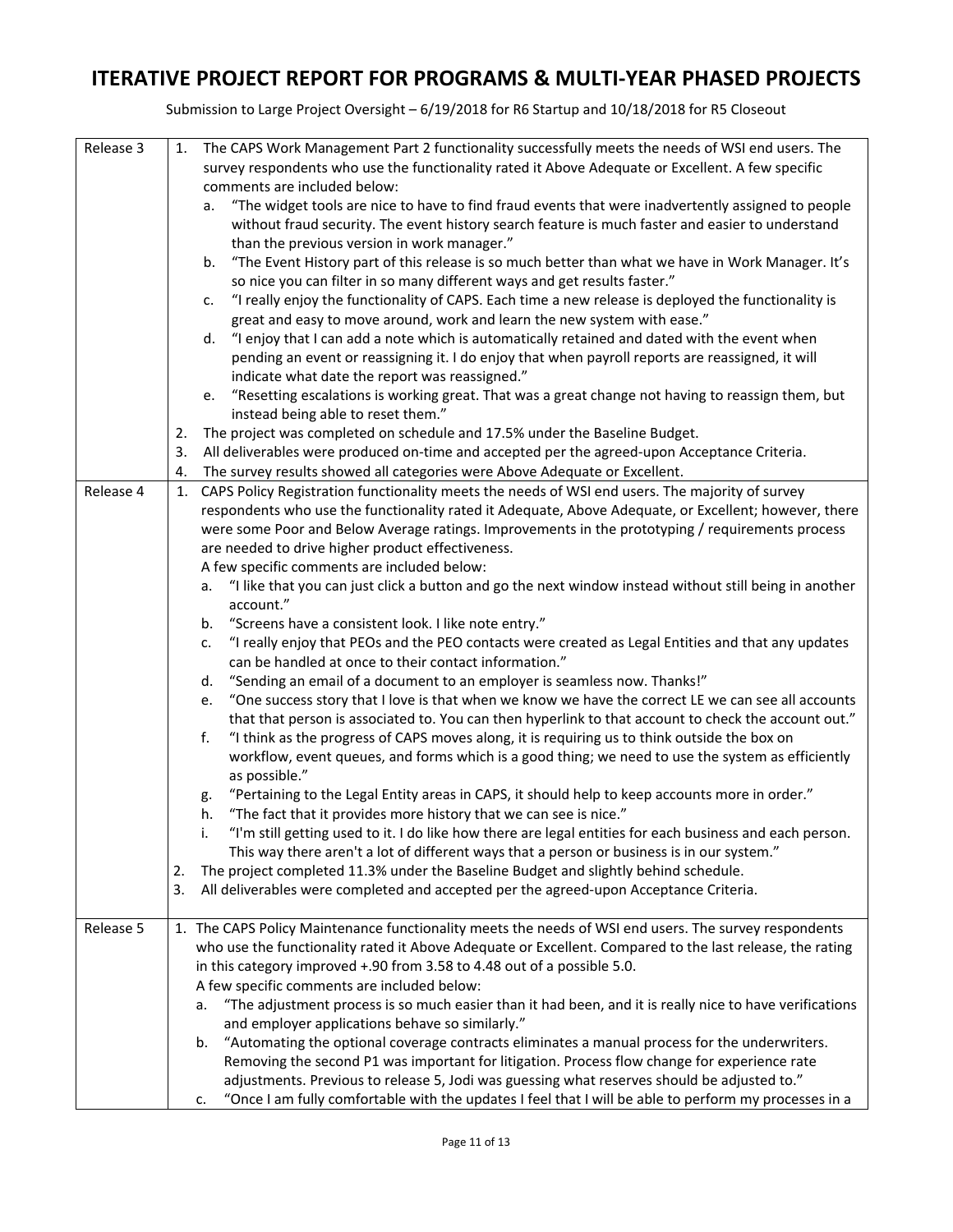|    | shorter amount of time."                                                                            |
|----|-----------------------------------------------------------------------------------------------------|
|    | d. "Combining legal entities persons is going well."                                                |
|    | e. "I am loving doing adjustments in CAPS! I really wish we would have been able to fully adjust in |
|    | CAPS around the \$250 but we are getting there. I also really think that we have made headway on    |
|    | the Verification portion. Looking forward to future releases."                                      |
|    | The project completed 10.7% under budget and 9.2% behind schedule.                                  |
| 3. | All deliverables were completed and accepted per the agreed-upon Acceptance Criteria.               |